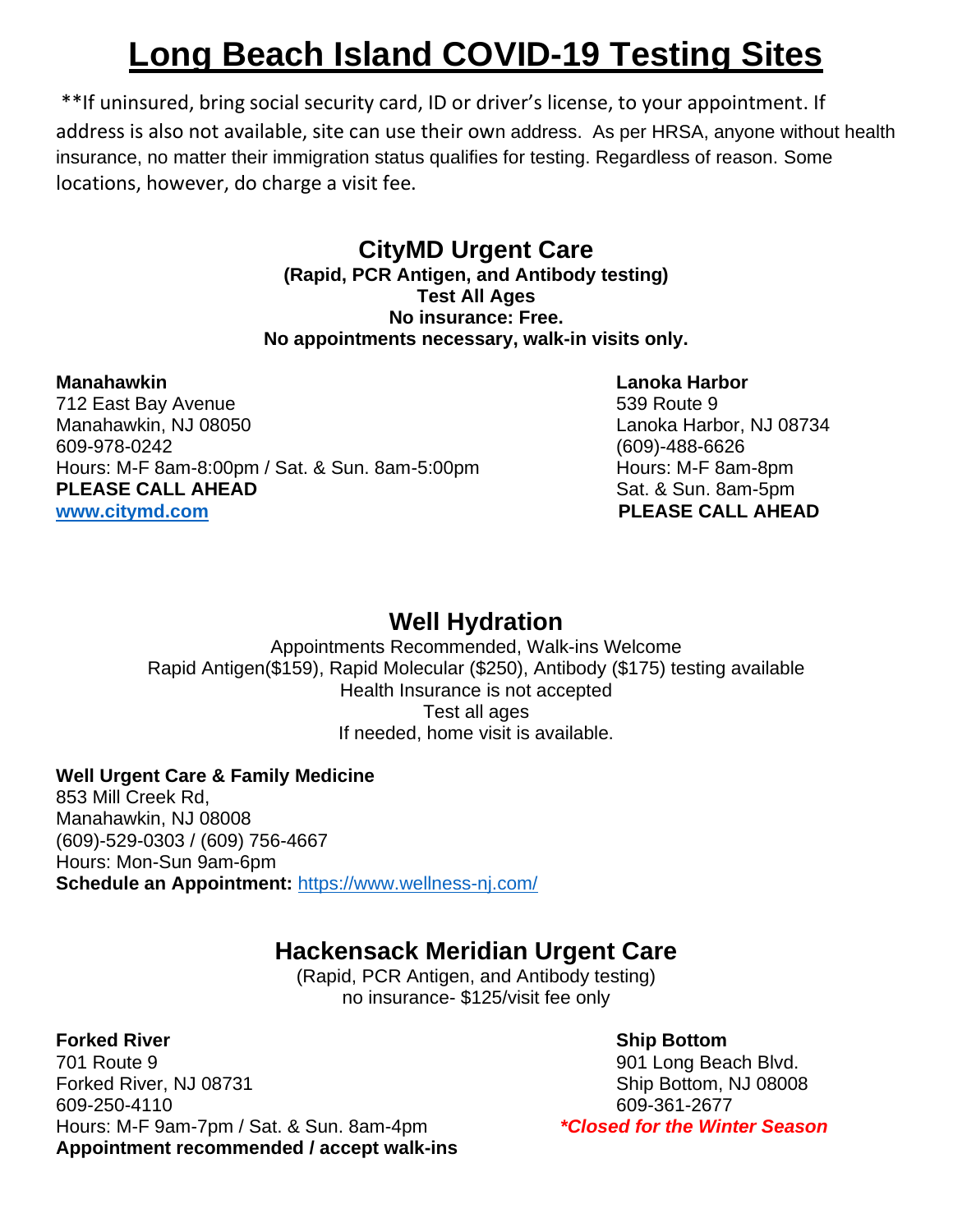## **CVS Pharmacy (Drive Thru)**

Appointment Required No out-of-pocket expense with insurance. If no insurance, valid I.D or Social Security number present is necessary. There is a \$139.00 charge if choose to pay instead of submitting to insurance or uninsured program. Rapid Testing for ages 5+. PCR Testing for ages 10+. Rapid results within hours. PCR results within 1-2 days (tests are accepted for most travel)

#### **Ship Bottom Barnegat**

819 Barnegat Ave **628 Search Ave 12 Ave 12 Search Ave 12 Ave 12 Search Ave 12 Ave 12 Ave 12 Search Ave 12 Ave 12 Ave** Ship Bottom, NJ 08008 Barnegat, NJ 08005 (609)-361-8534 (609)-660-7699 Hours: M-F 9am-9pm **Hours: M-F 9am-9pm** 

Sat. 9am-6pm/ Sun. 9am-5pm Sat. 9am-6pm/ Sun. 9am-5pm

#### **Waretown Lacey**

452 Route 9 700 North Main Street, Waretown, NJ 08758 Lacey Township, NJ 08734 (609)-693-6030 (609) 242-6823 Hours: M-F 9am-8pm example and the Hours: M-F 9am-9pm

Sat. 10am-6pm, Sun. 10am-5pm Sat. 10am-6pm, Sun. 10am-5pm

**To schedule appointment:** [https://www.cvs.com/minuteclinic/covid-19](https://www.cvs.com/minuteclinic/covid-19-testing/?icid=locator_banner_testing_button) [testing/?icid=locator\\_banner\\_testing\\_button](https://www.cvs.com/minuteclinic/covid-19-testing/?icid=locator_banner_testing_button)

## **AtlantiCare Urgent Care**

Rapid Antigen and PCR Available for All Ages No insurance: \$109 for rapid testing with an additional lab fee if PCR test is needed COVID testing results received within 48-72 hours. Appointments are required.

#### **Little Egg Harbor**

100 E. Main St. Tuckerton, NJ 08087 (609)-296-3026 Hours: M-Sun 8:30am-8pm

#### **Manahawkin**

547 Rt. 72 West Manahawkin, NJ 08050 (609)-407-2273 / (609)-704-6833 Hours: Mon-Sun 8:30am-8Pm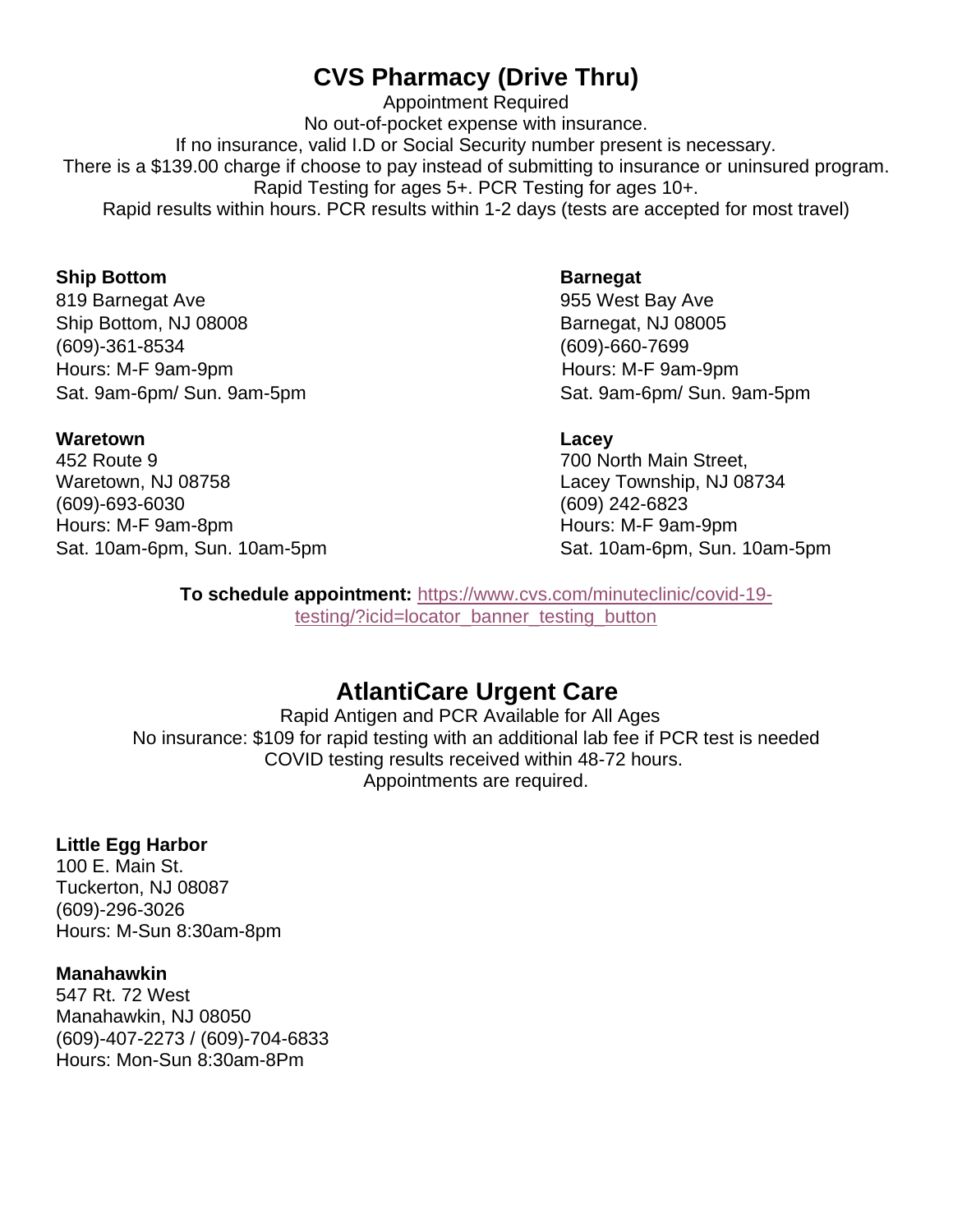## **Immediate Care OCHD Testing**

Free / Insurance information is not needed Pre-registration is required Walk-ins welcome Will receive an email with results within 4-5 days

#### **Ocean County College – Drive Thru**

1 College Drive, Toms River, US, 08754, Parking Lot #3 Wednesdays - 3PM-7PM Fridays - 10AM-2PM (732)-695-4700 / 1-800-342-9738

### **Lacey Township Community Hall**

101 N Main Street, Forked River Tuesdays - 9AM-12PM Thursdays - 3PM-6PM Saturdays - 9AM-12PM

Email: patientcare@immcare.com **To preregister visit,<https://www.solvhealth.com/book-online/gNNVXg>**

## **Toms River Rite-Aid (Drive-up)**

Free (PCR Covid-19 testing) Age 4+ Results can take 2-5 days Appointment only.

31 Mule Road 2 Route 37 East Toms River, NJ 08755 Toms River, NJ 08753 (732) 914-1470 (732)-341-0022 Hours: M-F 10am-8pm Hours: M-F 10am-8pm

Sat. 10am-5pm / Sun. 11am-5pm Sat. 10am-5pm / Sun. 11am-5pm

811 Fischer Blvd. Toms River, NJ 08753 (732)-929-3440 Hours: M-F 10am-8pm Sat. 10am-5pm / Sun. 11am-5pm

**To Schedule Appointment:** Register for an appointment online at<https://www.riteaid.com/>

All Rite Aid COVID-19 testing locations utilize self-swab nasal tests overseen by Rite Aid pharmacists. At all testing locations, patients are required to provide government issued identification and be at least 18 years old**. There is no cost and a doctor's prescription is not needed.**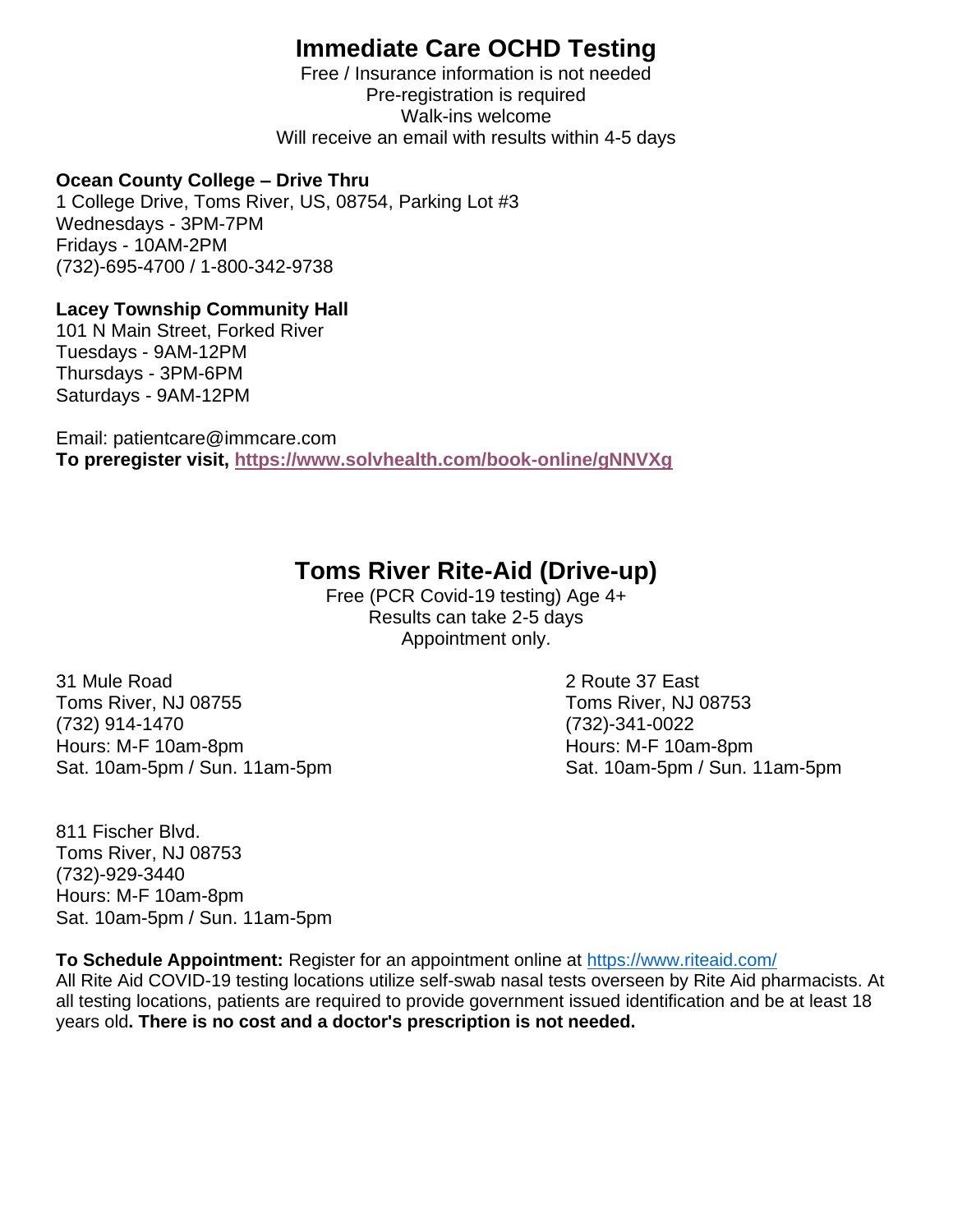## **Ocean Health Initiatives**

#### **Free**

Please bring proof of identity, contact information, and insurance if applicable.

No appointments necessary if not an OHI patient. First come first serve. (Call prior to arrival)

#### **Lakewood**

101 2<sup>nd</sup> Street. Lakewood, NJ 08701 (732)-363-6655 Hours: M-F 8am-4:30pm

#### **Little Egg Harbor**

798 County Rd 539 #3, Little Egg Harbor Township, NJ 08087 (732)-363-6655 Hours: M-F 8am-4:30pm

#### **Manahawkin**

333 Haywood Rd, Manahawkin, NJ 08050 (732)-363-6655 Hours: M-F 8am-4:30pm

### **PLEASE CALL FOR AN APPOINTMENT**

**<https://ohinj.org/covid-test-form/>**

### **Walgreens**

Ages 3+, Rapid & PCR Testing

#### **Barnegat**

879 W Bay Ave Barnegat, NJ 08005 Hours: Mon-Sun 10am-5pm **To schedule appointment:**  [https://www.walgreens.com/findcare/covid19/testing?ban=covidtesting\\_LP\\_hero\\_schedule](https://www.walgreens.com/findcare/covid19/testing?ban=covidtesting_LP_hero_schedule)

## **Rite-Aid**

Appointment required. Ages 4+, Drive Thru Testing

#### **Barnegat**

895 W Bay Ave Barnegat, NJ 08005 609-698-2329 M-F 10am-8pm, Sat 10am-5pm, Sun 11am-5pm **To Schedule appointment:** <https://www.riteaid.com/pharmacy/services/covid-19-testing>